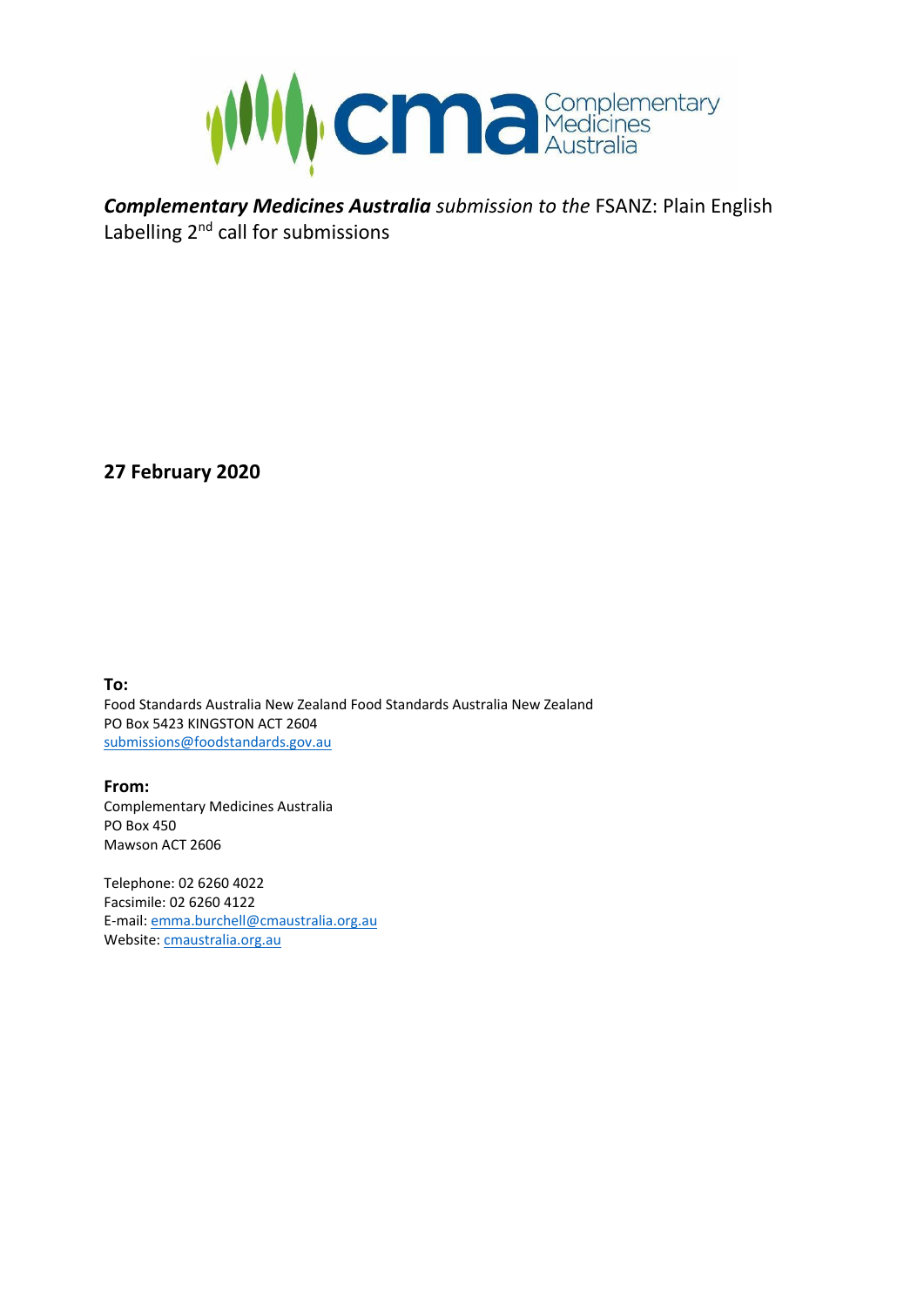

## **Contents**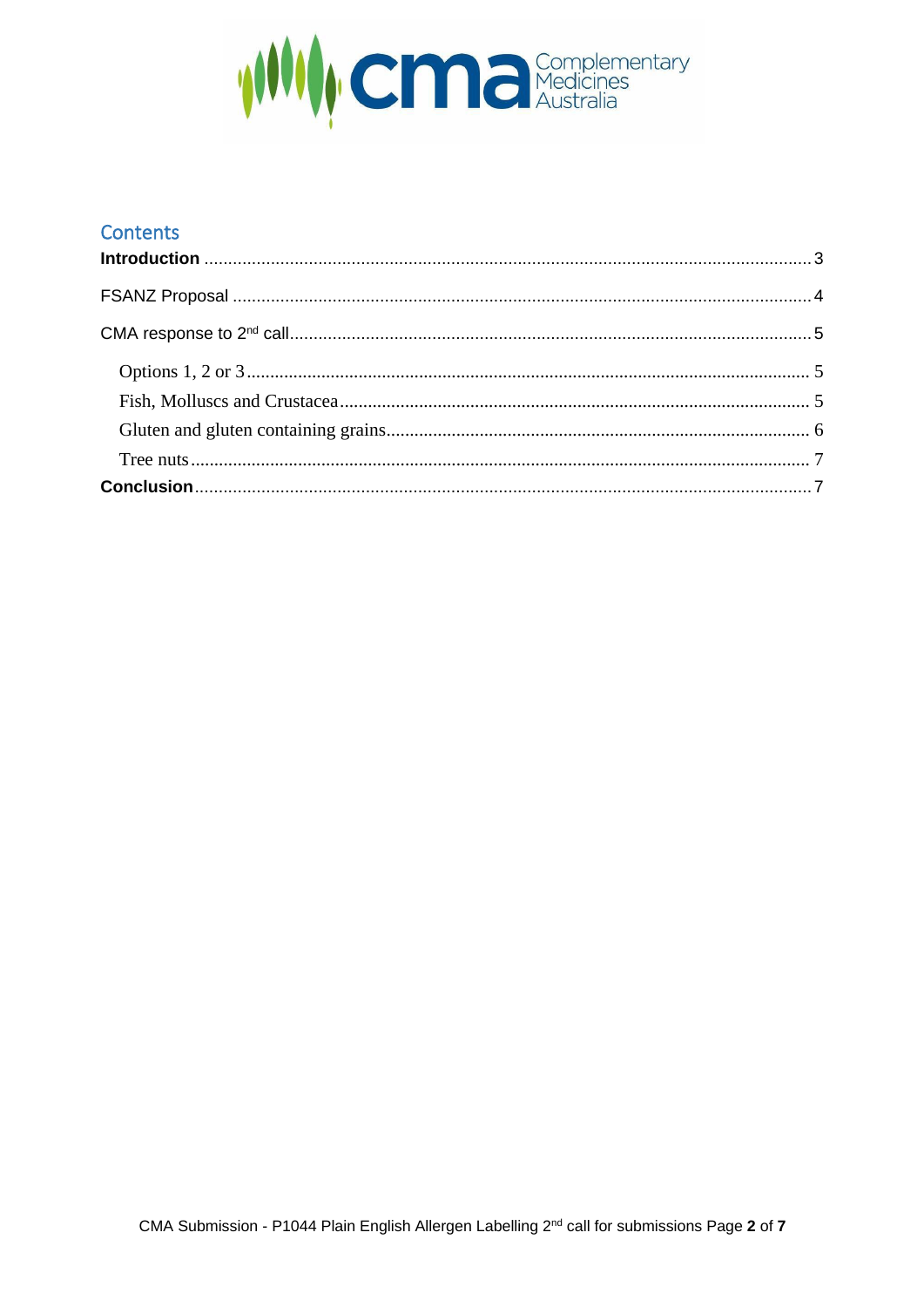

# <span id="page-2-0"></span>**Introduction**

Complementary Medicines Australia (CMA) welcomes the opportunity to comment on the second round of feedback regarding the Food Standard Australia New Zealand (FSANZ) consultation on Plain English Allergen Labelling (PEAL). CMA represents stakeholders across the value chain – including manufacturers, raw material suppliers, distributors, consultants, retailers and allied health professionals. Many stakeholders manufacture, distribute and supply both foods and complementary medicines.

CMA's members supply both complementary medicines that are listed on the Australian Register of Therapeutic Goods as well as a wide variety of products that are regulated under food regulations. In particular, complementary medicines include a number of ingredients of natural origin, and therefore are more closely aligned in allergen content with foods than other types of pharmaceuticals. CMA supports the responsible and meaningful communication of the presence of allergens in complementary medicines, foods and other consumer goods. Our members take the regulatory reporting and labelling responsibilities of allergens seriously, and we work to develop methods that are consistent between industry members for the reliable reporting of allergens.

In the 2015/2016 re-development of the TGA's labelling requirements to create the *Therapeutic Goods Order No. 92 – Standard for labels of non-prescription medicines*, the TGA and its stakeholders went to some lengths to further harmonise with FSANZ requirements. There are increasing calls for the harmonisation of allergen declarations between differently regulated products and industries. As CMA represents members with products in both categories, we review allergen proposals with these harmonisation efforts in mind. Harmonisation is supported wherever possible to benefit ease of use and health outcomes, although it is known that there are some different considerations between the product types in terms of:

- Materials/ingredients commonly used
- The use of proprietary ingredients, where the sponsor of the goods does not have full access to ingredient lists
- The expectations of consumers
- The packaging type and style, in particular, medicine labels are often much smaller than typical food labels.

Harmonisation therefore offers some benefits, in that consistent expectations for some allergen terminology (such as crustaceans) reduces red-tape and confusion for the industry sector as well as reducing confusion and misunderstandings by consumers. In other areas, harmonisation creates significant challenges for industry, particularly as it relates to the ability to identify particular allergens (some ingredients such as maltodextrin can vary in the cereal origin) and label space in particular can be a significant challenge. Our submissions on allergens take these benefits and challenges into consideration.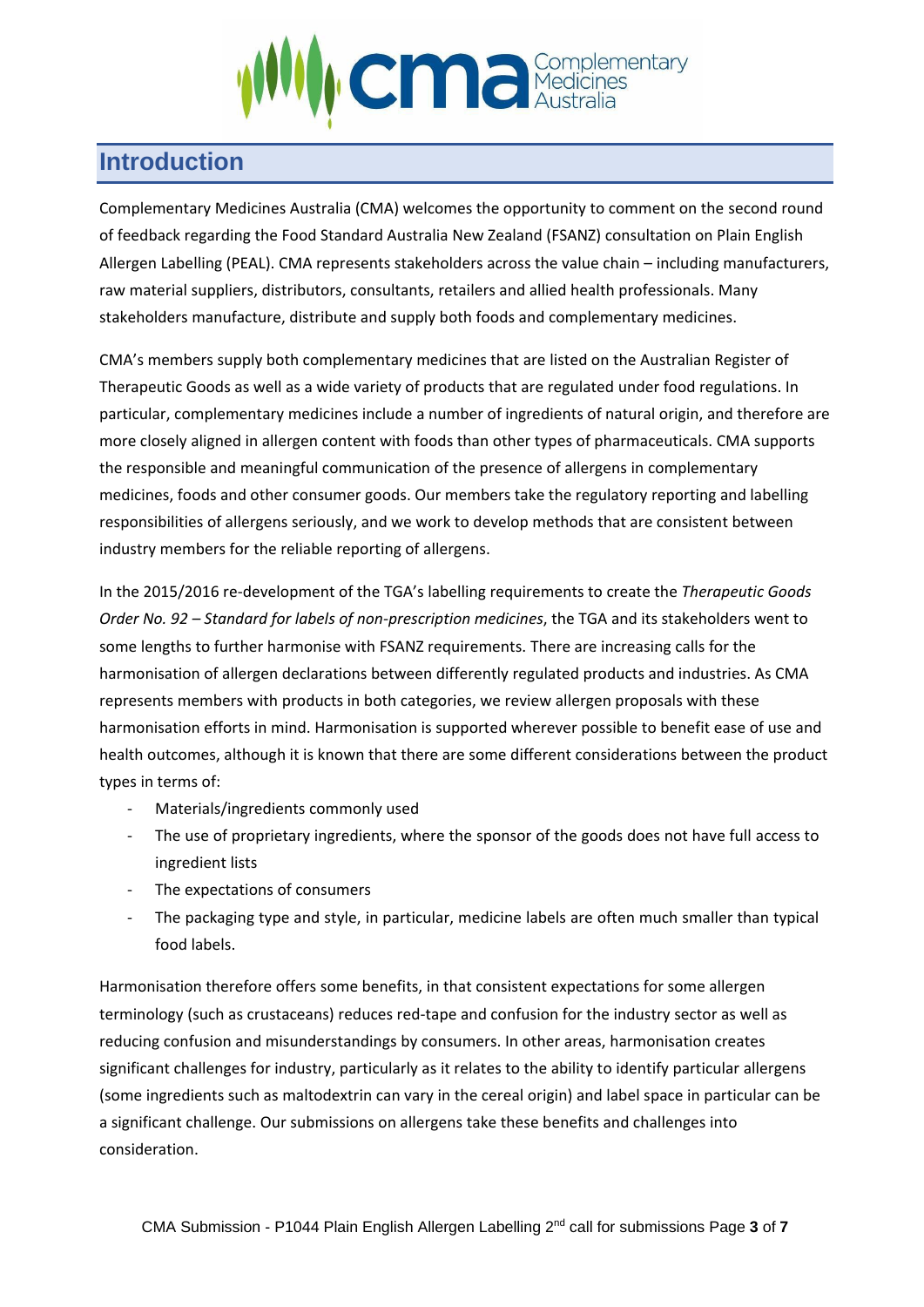

# <span id="page-3-0"></span>FSANZ Proposal

CMA notes that feedback from the March 2018 submission were considered amongst other stakeholder comments and is therefore proposing to amend the Code to require the following when arriving at the following proposed amendments:

- 1. The separate declaration of:
	- − molluscs;
	- − individual tree nuts: almond, brazil nut, cashew, hazelnut, macadamia, pecan, pine nut, pistachio and walnut ;
	- − wheat, barley, rye, oats or spelt or their hybrids .
- 2. The use of mandatory specified terms of the allergen source when declaring allergens.
- 3. For packaged foods:
	- − The declaration of allergens in the statement of ingredients using bold font and in a separate emboldened allergen summary statement.
	- − The use of the mandated specified term 'Gluten' in the allergen summary statement if present from wheat, barley, rye, oats or spelt or their hybrids
	- − The use of the mandated specified term 'Tree nut' in the allergen summary statement if individual tree nuts are declared in the statement of ingredients.

With the options being:

**Option 1:** Maintain the status quo (i.e. no change to allergen declaration requirements).

**Option 2:** Declare allergens using mandatory specified terms in bold font.

**Option 3:** Declare allergens using mandatory specified terms in bold font, with additional requirements to declare in the statement of ingredients as well as in a separate allergen summary statement., where:

FSANZ's assessment is that allergens are to be declared in the statement of ingredients using a bold font that provides a distinct contrast to ingredient names, and in a font size no less than that used for other ingredient names. An allergen summary statement is to be provided and displayed in bold font, and:

- include the prefix 'Contains', followed by a list of the allergens present
- appear directly below and be distinctly separated from the statement of ingredients
- be printed in the same font type and size as declarations in the statement of ingredients.

FSANZ is proposing for the draft variation to take effect on the date of gazettal, with the following transitional arrangements:

- A two year transition period followed by a 12-month stock-in-trade period.
	- The two year transition period will allow any relevant food to be sold as long as the food complies with either the existing requirements in the Code, or the amendments arising from Proposal P1044.
	- The subsequent 12-month stock-in-trade period will allow a food packaged and labelled before the end of the above transition period to continue to be sold for up to 12 months after the above transition period ends.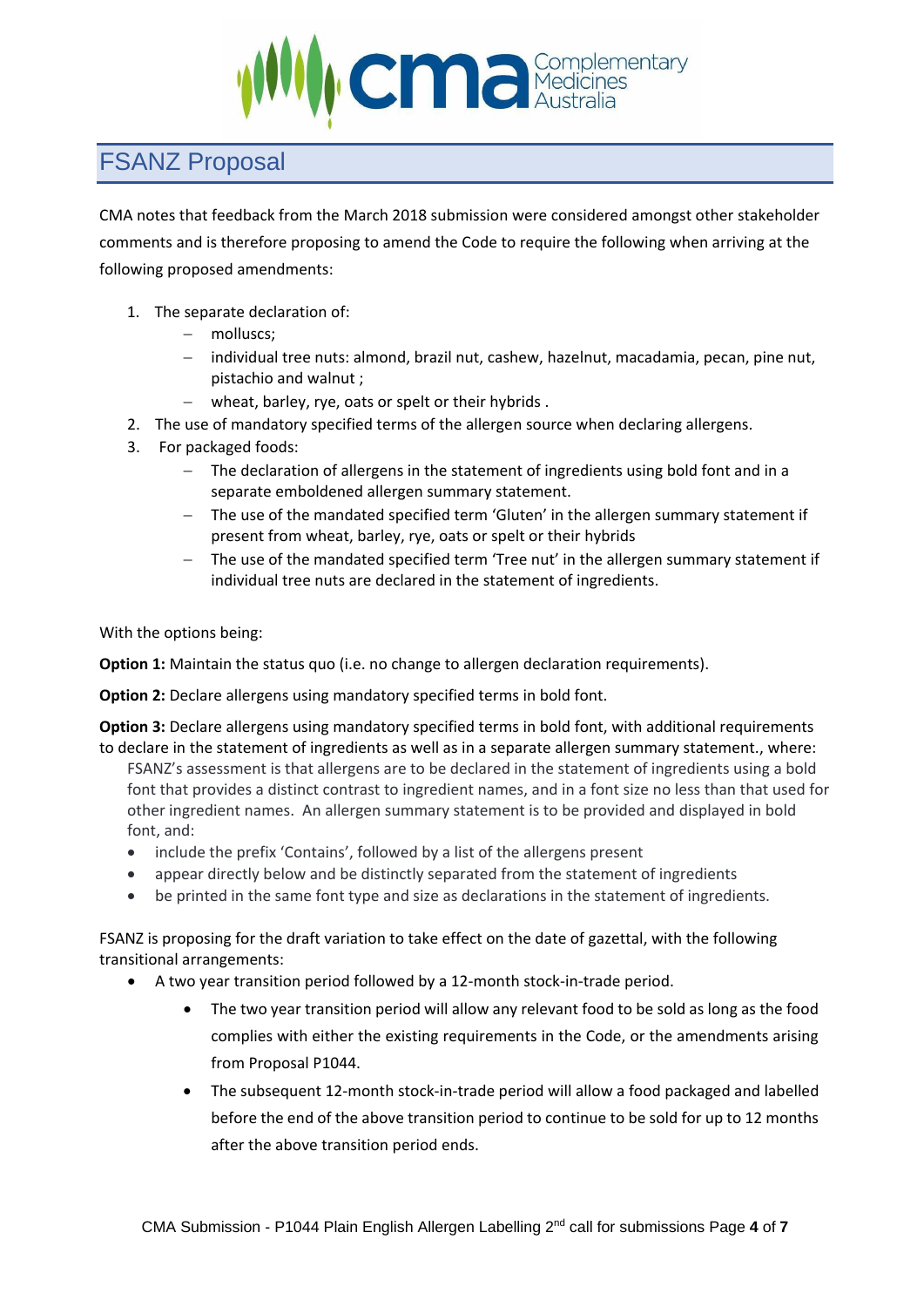

## <span id="page-4-0"></span>CMA response to 2<sup>nd</sup> call

### <span id="page-4-1"></span>Options 1, 2 or 3

- 1. **CMA is aligned with Option 2** (Declare allergens using mandatory specified terms in bold font) for this class of allergens as the precise source of the allergen can be clearly identified by the consumer.
- 2. **CMA does not support Option 3** (same as Option 2, but with additional requirements to declare in the statement of ingredients as well as in a separate allergen summary statement).

This will create labelling challenges for foods, greater red tape, and more potential for accidental error and recall, than simply implementing Option 2.

Option 2 is neat and succinct for industry and consumers, however, allergens are highlighted for consumers.

The addition of another allergen statement summary also creates significant challenges to harmonisation between foods and TGA listed medicines sought by consumer groups, as almost all listed medicines will not have the label space available to include a separate allergen summary statement. This will likely prevent harmonisation and create confusing differences between various consumer goods.

### <span id="page-4-2"></span>Fish, Molluscs and Crustacea

3. **CMA supports** that fish, crustacea and molluscs are to be declared separately on packaging of goods for sale.

Judging by the risk assessment conducted by FSANZ this approach significantly reduces risk to consumers and is consistent allergen declaration for non-prescription medicines which are detailed in Schedule 1 of the *Therapeutic Goods Order No. 92- Standard for Labels of Non-Prescription Medicines* (TGO 92), and is supported by a questionnaire that is used by raw materials suppliers and provided to manufacturers and sponsors. CMA is also aligned with the resolution to declare all fish under the moniker "fish" without distinguishing finfish, and to declare crustacea and molluscs without simultaneously declaring fish (unless fish is also present).

- 4. **CMA notes** that it is critical from an industry ingredient management point of view, and to avoid errors that would affect consumers, that the FSANZ and TGA definitions of these substances are the same. [TGO 92](https://www.legislation.gov.au/Details/F2017C00744) definitions:
- **Fish** includes freshwater fish, diadromous fish and marine fish, including shark.
- **Crustacea** include various species of aquatic animals which have an inedible chitinous outer shell. These include but are not limited to crab, crayfish, lobster, prawn and shrimp.
- **(Mollusc** no definition not currently required).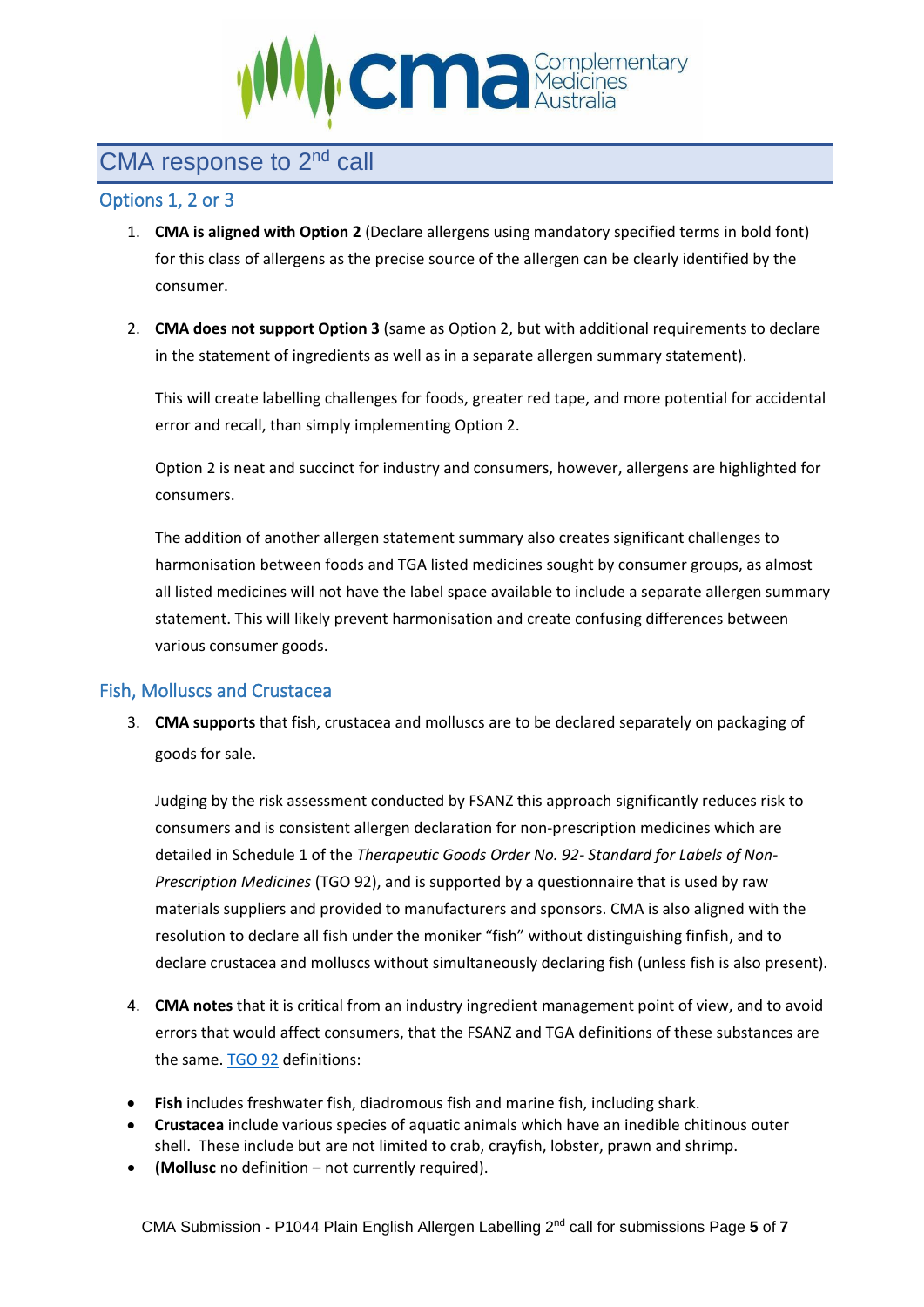

### <span id="page-5-0"></span>Gluten and gluten containing grains

In section 5.6.2 the argument proposes separate declaration of gluten and wheat due to their individual allergenic profiles. This is different to allergen declaration in TGO 92 for medicines, where gluten only is required for declaration. A disparity like this between foods and medicines has the potential to be confusing for consumers. However we acknowledge the evidence from the safety review identifying the distinct allergenic potential of wheat.

Section 5.6.2 contains the following commentary which has an unclear intent:

"Based on this evidence, FSANZ is proposing (for food required to bear a label) to require the use of the term 'gluten' in the allergen summary statement, and the use of specific cereal names 'barley', 'rye', 'oats', and 'spelt' in the statement of ingredients (along with 'wheat' – see Section 5.6.1 above). These requirements apply when these cereals or one of their hybrids is present (e.g. the use of triticale in a food would require 'wheat' and 'rye' in the statement of ingredients, and 'wheat' and 'gluten' in the allergen summary statement). These requirements will enable information to be provided for both fast searches, as well as additional detail on the individual cereals.

FSANZ is proposing not to require allergen declarations for barley, rye, oats and spelt (and their hybrids) if these cereal ingredients do not contain gluten (e.g. due to processing or breeding techniques to remove gluten proteins). In this situation, the cereal names may still be declared voluntarily or as a means of using a true and accurate ingredient name, although the requirements for formatting allergen declarations would not apply to the cereal name. This reflects the findings of the safety risk assessment (Supporting Document 3), in that gluten (rather than the individual cereals) is the substance of concern for individuals with Coeliac disease and Dermatitis herpetiformis."

These two paragraphs are not clear and would benefit from an example and imply that foods typically contain gluten do not require an allergen statement if the specific raw material has had gluten removed, clarity is required as to what detection limit is considered suitable for gluten to not be declared, and also as to whether the term 'gluten-free' is suitable for use on packaging in these circumstances.

If the individual declaration of grains is considered necessary in the context of foods:

- 5. **CMA notes** it likely impractical to apply this rule to ingredients in both foods and therapeutic goods, such as maltodextrin, whose source can vary depending upon the particular supplier and availability at any given time.
- 6. **CMA notes** declaration each individual cereal sources on therapeutic goods is both impractical and likely unnecessary in comparison to foods. This presents another significant harmonisation challenge where consumers expect that labels may or should be harmonised.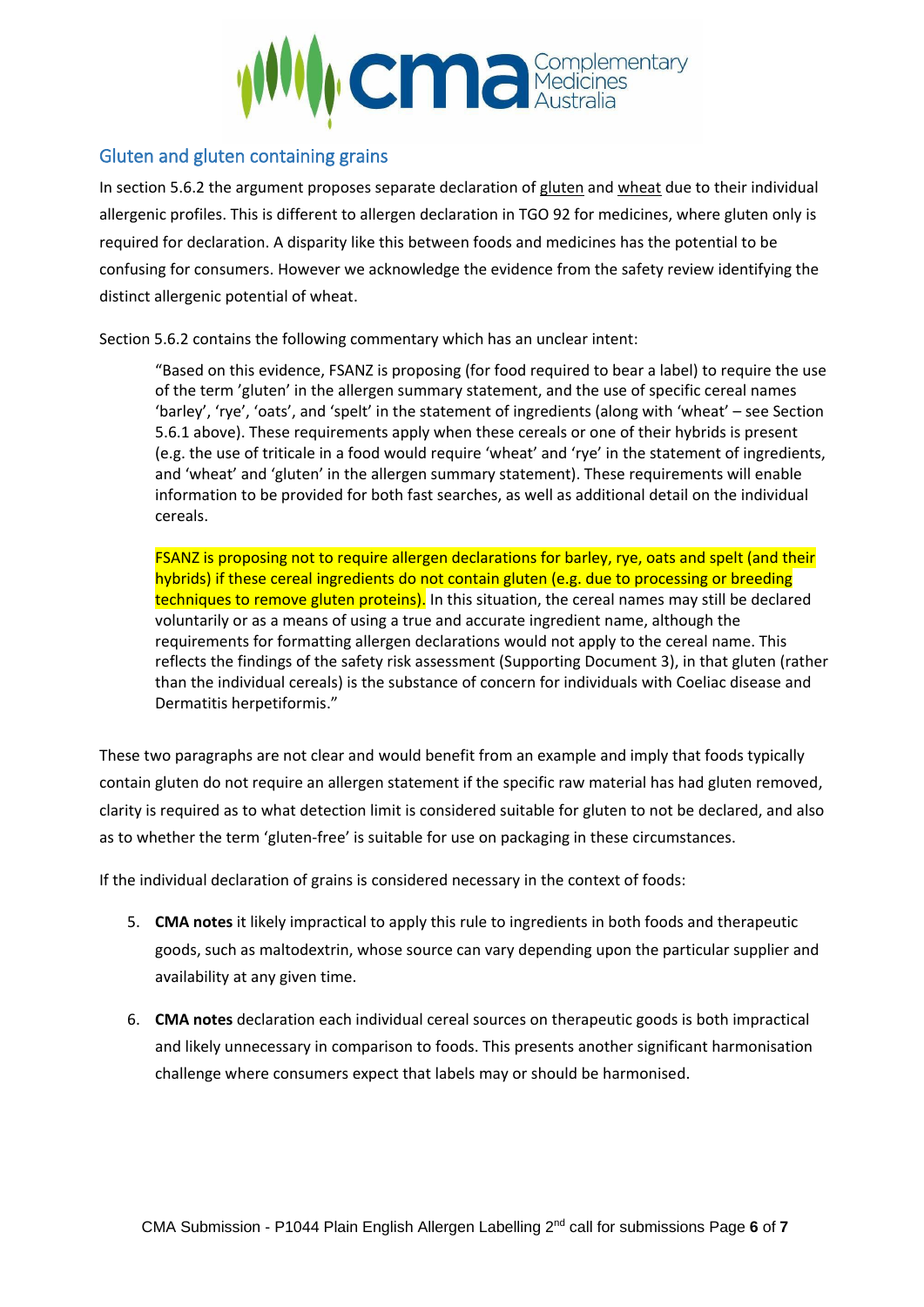

## <span id="page-6-0"></span>Tree nuts

Section 5.5.2 proposed that the singular term "tree nut" be employed to reduce confusion of multiple tree nut ingredients where there may only be one source. This is echoed in section 5.5.4. It also states that in instances where a statement of ingredients is not required to be displayed, that the individual tree nuts must be declared by name.

Similarly to cereal grains, If the individual declaration of tree nuts is considered necessary for foods:

7. **CMA notes** that for tree nuts in particular, cross-contamination considerations are of a particular concern. If a facility for foods or therapeutic goods process a variety of materials for a variety of tree nuts, and this is expected to be reflected in allergen declarations **as it is for therapeutic goods<sup>1</sup>** – the individual declaration is not going to be possible in such circumstances. The declaration of tree nuts as an unspecified group, where the individual nut is not or cannot be identified, must remain an option for both food businesses, and harmonisation purposes.

# <span id="page-6-1"></span>**Conclusion**

Critical considerations are:

- The practical implementation of any proposals in manufacturing facilities
- The avoidance of unnecessary and excessive red-tape
- Harmonisation of allergen definitions between foods and medicines
- The avoidance of confusing requirements for industry in how statements are required any resolution must be crystal clear to avoid inadvertent errors and the costs of unnecessary recalls;
- Providing suitable flexibility in situations where individual grains or nuts cannot be elucidated
- Awareness of label size limitations
- Awareness of harmonisation challenges with medicines, especially as it relates to label sizes and practical considerations are of paramount concern.

We have attached a copy of our most current industry Allergens questionnaire for reference.

We appreciate the opportunity to provide a submission to this consultation. Please do not hesitate to contact us, we are able to consult with our stakeholders on specific technical matters and provide information and answers to specific or general questions about industry implementation considerations within the complementary health (food and medicinal) product industry.

<sup>&</sup>lt;sup>1</sup> See Section 1.5.9 – What substances must be declared – Guidance to TGO 91 and TGO 92, V 2.1 July 2019 <https://www.tga.gov.au/book-page/1-using-orders#s15>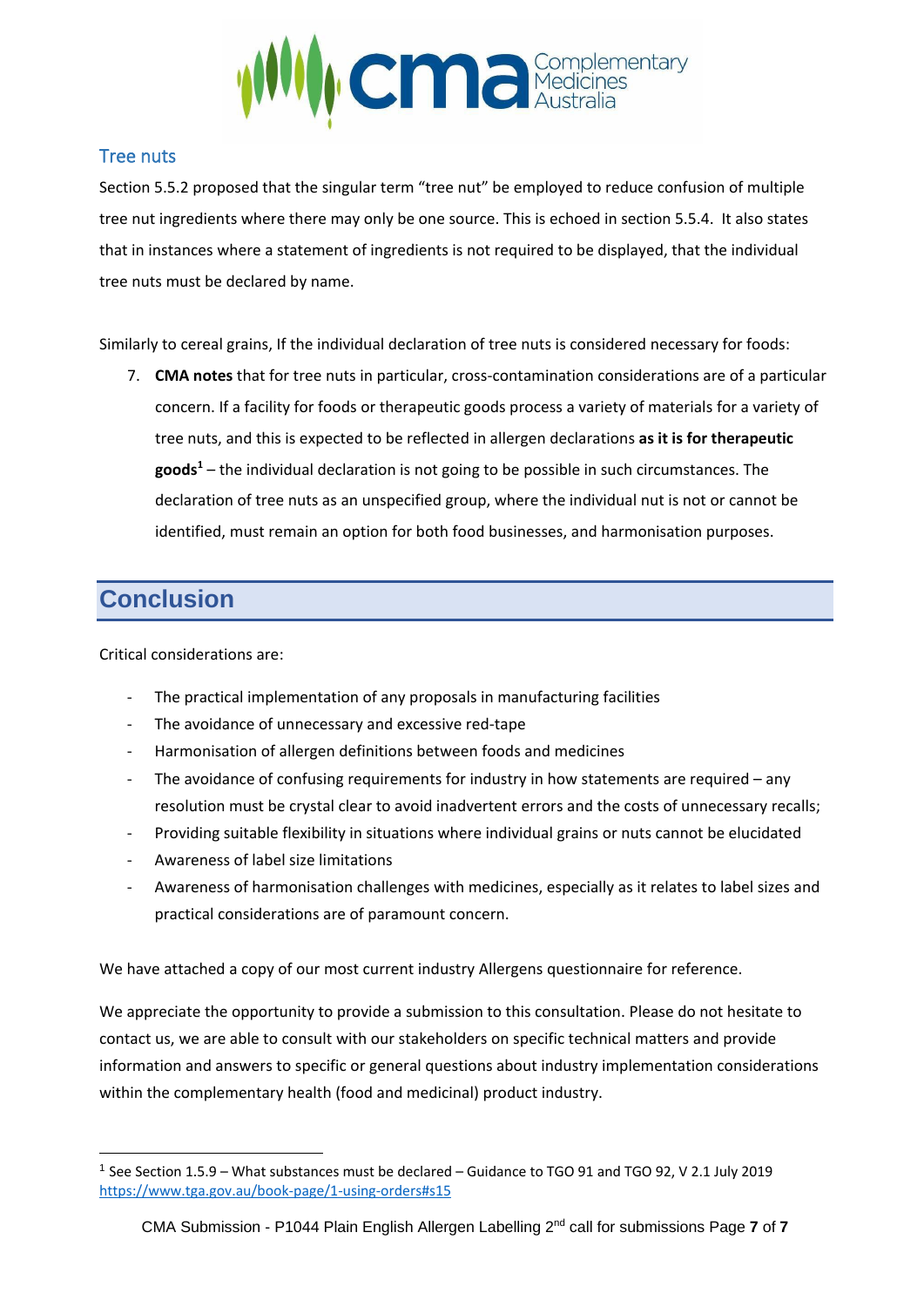## **Raw Material Questionnaire Allergens and Substances of Concern Information**

#### Introduction

This questionnaire is developed for raw material suppliers to provide information to manufacturers and sponsors of non-prescription medicines. The questionnaire collects information on allergens, substances of concern and other substances, that may be present within raw materials for which there are Australian regulatory requirements. Use of the questionnaire helps ensure compliance with these requirements.

Complementary Medicines Australia (CMA) and Consumer Healthcare Products Australia (CHP Australia) have jointly developed this questionnaire in consultation with member companies.

### **1. Company and Contact Details**

1.1 Company Name:

This document was completed by:

**Signature** Name: Title: Date:

### **2 Product Information**

2.1 Raw Material Code:

Raw Material Name:

| $\overline{3}$         | <b>Declarable Substance Information</b>      |                                                                                                        |                                                                        |                                     |  |  |
|------------------------|----------------------------------------------|--------------------------------------------------------------------------------------------------------|------------------------------------------------------------------------|-------------------------------------|--|--|
| Substance <sup>1</sup> |                                              | Substance used in<br>the manufacture or<br>is a known<br>component of the<br>raw material <sup>2</sup> | <b>Quantity of</b><br>substance<br>in the raw<br>material <sup>3</sup> | Source and description <sup>4</sup> |  |  |
|                        | Celery derived substances <sup>5</sup>       |                                                                                                        |                                                                        |                                     |  |  |
|                        | Cereal grain derived substances <sup>6</sup> |                                                                                                        |                                                                        |                                     |  |  |
|                        | Crustacean derived substances <sup>7</sup>   |                                                                                                        |                                                                        |                                     |  |  |
|                        | Dairy derived substances <sup>8</sup>        |                                                                                                        |                                                                        |                                     |  |  |
|                        | Egg derived substances <sup>9</sup>          |                                                                                                        |                                                                        |                                     |  |  |
|                        | Fish derived substances <sup>10</sup>        |                                                                                                        |                                                                        |                                     |  |  |
|                        | Gluten                                       |                                                                                                        |                                                                        |                                     |  |  |
|                        | Lupin derived substances <sup>11</sup>       |                                                                                                        |                                                                        |                                     |  |  |
| allergens              | Mollusc derived substances <sup>12</sup>     |                                                                                                        |                                                                        |                                     |  |  |
|                        | Mustard derived substances <sup>13</sup>     |                                                                                                        |                                                                        |                                     |  |  |
| Major                  | Peanut derived substances <sup>14</sup>      |                                                                                                        |                                                                        |                                     |  |  |
|                        | Pollen <sup>15</sup>                         |                                                                                                        |                                                                        |                                     |  |  |
|                        | <b>Propolis</b>                              |                                                                                                        |                                                                        |                                     |  |  |
|                        | Royal jelly                                  |                                                                                                        |                                                                        |                                     |  |  |
|                        | Sesame derived substances <sup>16</sup>      |                                                                                                        |                                                                        |                                     |  |  |
|                        | Soy derived substances <sup>17</sup>         |                                                                                                        |                                                                        |                                     |  |  |
|                        | Sulfites <sup>18</sup>                       |                                                                                                        |                                                                        |                                     |  |  |
|                        | Tree nut derived substances <sup>19</sup>    |                                                                                                        |                                                                        |                                     |  |  |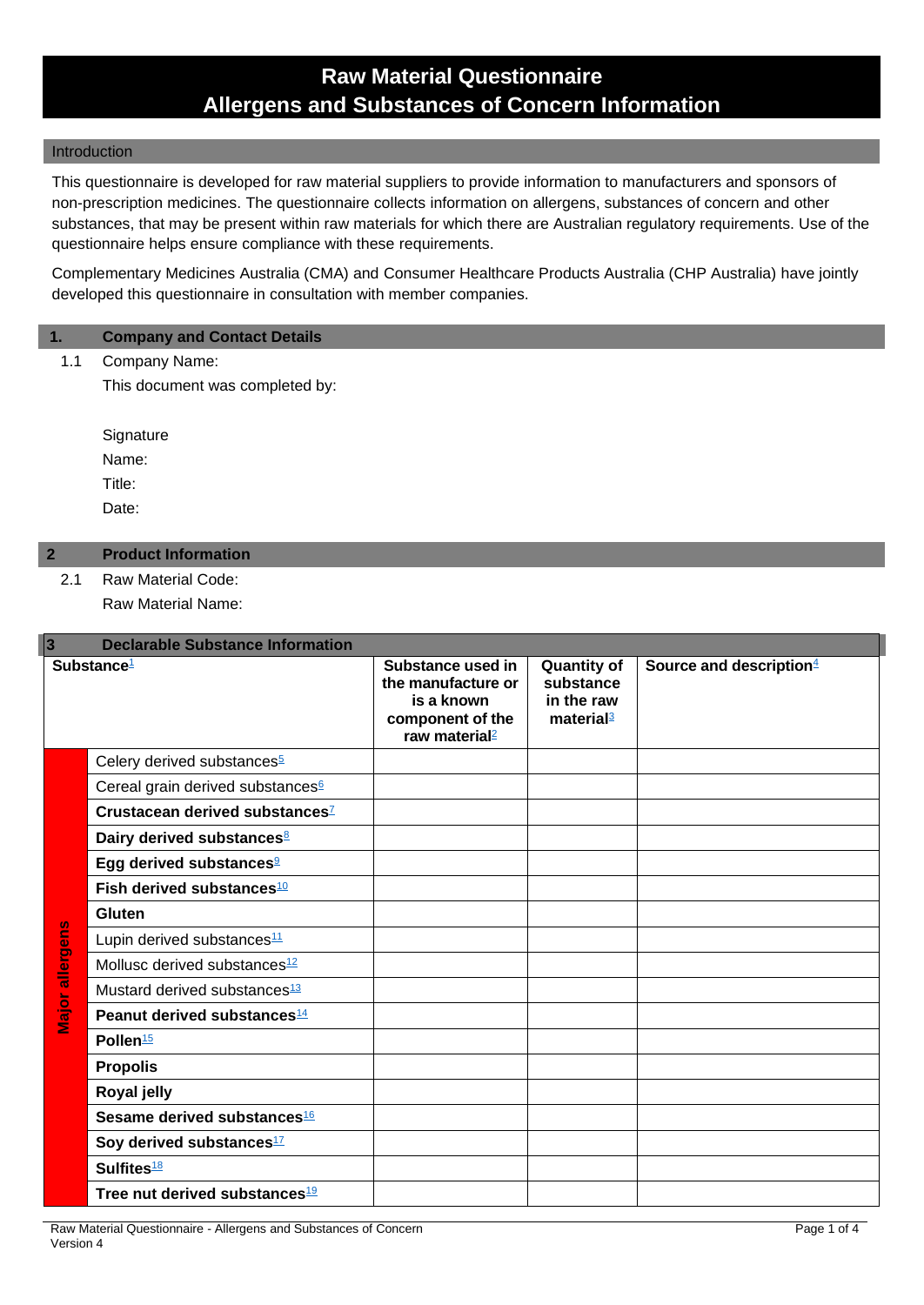|                              | Antibiotics <sup>20</sup>    |                                          |  |
|------------------------------|------------------------------|------------------------------------------|--|
|                              | Benzoates <sup>21</sup>      |                                          |  |
|                              | <b>Ethanol</b>               |                                          |  |
|                              |                              | Hydroxybenzoic acid esters <sup>22</sup> |  |
| <b>Substances of concern</b> | Phenylalanine <sup>23</sup>  |                                          |  |
|                              | Potassium <sup>24</sup>      |                                          |  |
|                              | Sodium <sup>25</sup>         |                                          |  |
|                              | Sorbates <sup>26</sup>       |                                          |  |
|                              | <b>Sugars</b>                | All <sup>27</sup>                        |  |
|                              |                              | <b>Galactose</b>                         |  |
|                              |                              | Lactose                                  |  |
|                              | Sugar alcohols <sup>28</sup> |                                          |  |
|                              | <b>Tartrazine</b>            |                                          |  |
|                              | <b>Artificial sweeteners</b> | All <sup>29</sup>                        |  |
|                              |                              | <b>Aspartame</b>                         |  |
|                              |                              | Saccharin <sup>30</sup>                  |  |
|                              |                              | <b>Sucralose</b>                         |  |
|                              | Colours                      | Natural <sup>31</sup>                    |  |
|                              |                              | Synthetic/nature identical <sup>32</sup> |  |
|                              | Flavours                     | Natural <sup>31</sup>                    |  |
| <b>Other Substances</b>      |                              | Synthetic/nature identical <sup>32</sup> |  |
|                              | Fragrances                   | Natural <sup>31</sup>                    |  |
|                              |                              | Synthetic/nature identical <sup>32</sup> |  |

#### **Notes:**

<span id="page-8-0"></span>1 Provides a description of the substance classified into three categories - major allergens, substances of concern and other substances. The list of allergens and substances of concern is derived from Schedule 1 of the Therapeutic Goods Administration (TGA) Therapeutic Goods Order No.92 Standard for Labels of Non-Prescription Medicines, Food Standards Australia New Zealand (FSANZ) Food Standards Code Standard 1.2.3 Information Requirements - Warning Statements, Advisory Statements and Declarations, European Union Commission Directive 2007/68/EC and US Federal Register Food Allergen Labeling and Consumer Protection Act of 2004 (Public Law 108-282, Title II).

Substances included in Schedule 1 of the Therapeutic Goods Administration (TGA) Therapeutic Goods Order No.92 Standard for Labels of Non-Prescription Medicines are indicated in **bold**.

- <span id="page-8-1"></span>2 Identifies if the substance is an ingredient or used in the manufacture of the raw material (including as a processing aid) or is a known component of an ingredient. A response of yes, no or unknown should be provided for every substance.
- <span id="page-8-2"></span>3 Provides the quantity present of the specified substance. A response should be provided for every substance in the form of a discrete quantity (for example 10 mg/g), a limit (for example not more than 10 ppm), not detected (in this case the limit of detection (LOD) and limit of quantification (LOQ) should also be stated) or Unknown.
- <span id="page-8-3"></span>4 Provides information on the source of the specified substance, for example lecithin derived from soy.
- <span id="page-8-4"></span>5 Includes celeriac, celery seed oil, celery leaf, celery seed and all substances derived from celeriac (*Apium graveolens* var. *rapaceum*) and celery (*Apium graveolens*).
- <span id="page-8-5"></span>6 Includes barley (*Hordeum vulgare*), einkorn (*Triticum boeoticum*, *Triticum monococcum*), emmer (*Triticum dicoccum*), kamut (*Triticum turanicum*), oats (*Avena sativa*), rye (*Secale cereale*), spelt (*Triticum spelta*), triticale (*Triticale hexaploide*), wheat (*Triticum durum*), their hybridised strains and all substances derived from cereal grains.
- <span id="page-8-6"></span>7 Includes chitin, chitosan, crab, crayfish, krill, lobster, prawns, shrimp, and all substances derived from fresh water and marine crustaceans.
- <span id="page-8-7"></span>8 Includes bovine colostrum, bovine lactoferrin, casein, caseinates, hydrolysed milk protein, lactose, lactic acid, milk, whey and all substances derived from dairy.
- <span id="page-8-8"></span>9 Includes egg lecithin, egg albumin, egg yolk, egg white and all substances derived from eggs.
- <span id="page-8-9"></span>10 Includes cod liver oil, fish gelatin, fish oil, isinglass, omega-3 marine triglycerides, omega-3 acid ethyl esters and all substances derived from freshwater fish, marine fish including sharks and diadromous fish.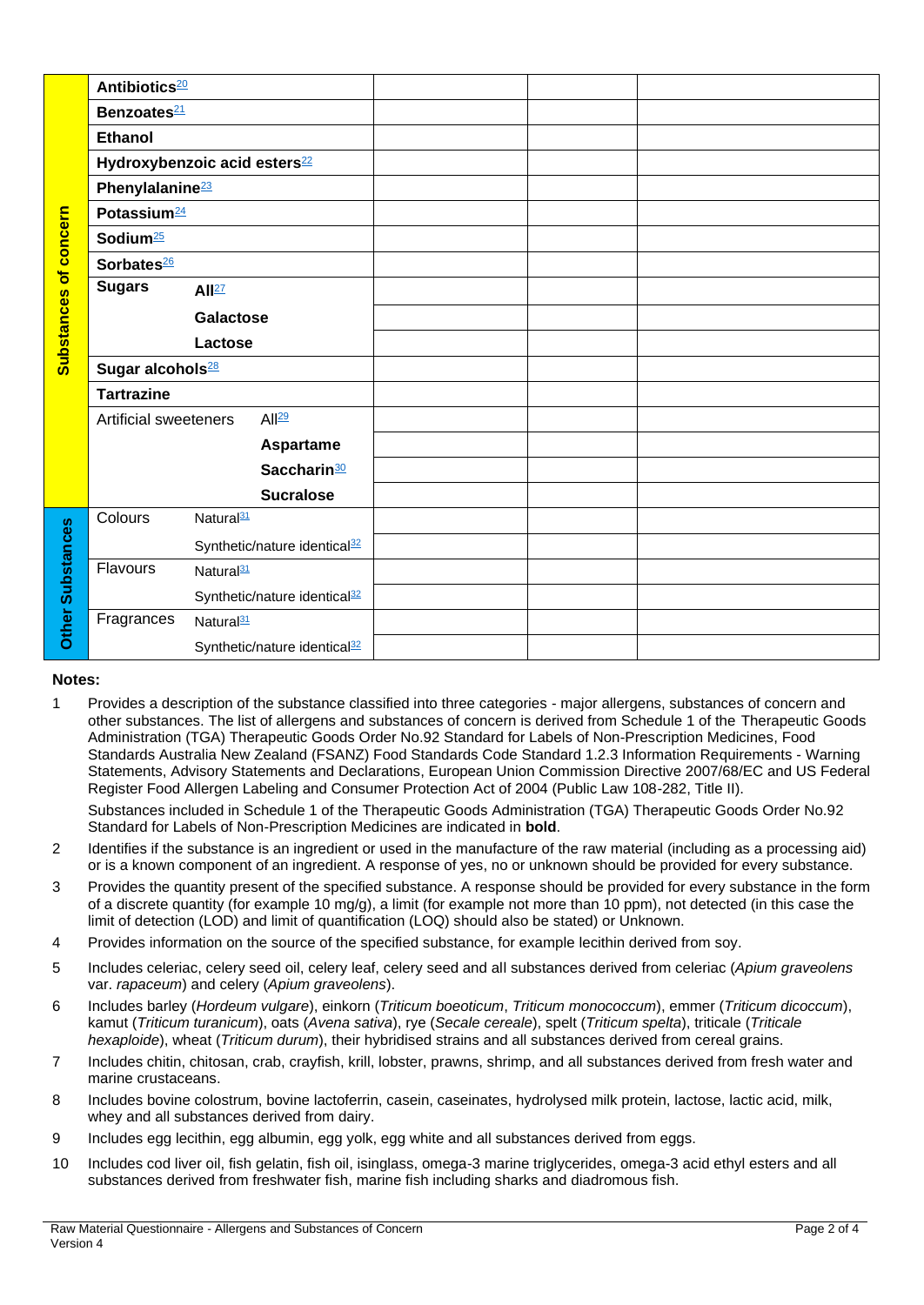- <span id="page-9-0"></span>11 Includes Australian sweet lupin (*Lupinus angustifolius*), Andean lupin (*Lupinus mutabilis*), white lupin (*Lupinis albus*), plants in the genus *Lupinus* and all substances derived from lupins.
- <span id="page-9-1"></span>12 Includes green lipped mussel oil, green lipped mussel powder, octopi, oysters, squid, squid oil, concentrated omega-3 marine triglycerides - squid and all substances derived from molluscs.
- <span id="page-9-2"></span>13 Includes mustard seed, mustard seed oil and all substances derived from mustard (*Brassica juncea*), (*Brassica nigra*) and (*Sinapis alba*).
- <span id="page-9-3"></span>14 Includes arachis oil, peanut flour and all substances derived from peanuts (*Arachis hypogaea*).
- <span id="page-9-4"></span>15 Pollen includes plant materials with reasonable cause to suspect pollen is present, such as flowering plant tops that are likely to include pollen, unless it is likely that the pollen has been removed.
- <span id="page-9-5"></span>16 Includes sesame oil, sesame seed and all substances derived from sesame (*Sesamum indicum*).
- <span id="page-9-6"></span>17 Includes lecithin, soy bran, soy fibre, soy isoflavones, soy oil, soy protein, soy sterols, tocopherols and all substances derived from soy (*Glycine max*).
- <span id="page-9-7"></span>18 Includes bisulfites, metabisulfites, potassium metabisulfite, sodium metabisulfite, sodium sulfite, sulfites and sulfur dioxide, including when present as a residue, for example in gelatin.
- <span id="page-9-8"></span>19 Includes almond (*Prunus dulcis*), black walnut (*Juglans nigra*), brazil (*Bertholettia excelsa*), cashew (*Anacardium occidentale*), chestnut (*Castanea sativa*), hazelnut (*Corylus avellana*), macadamia (*Macadamia ternifolia*), pecan (*Carya illinoinensis*), pistachio (*Pistacia vera*), walnut (*Juglans regia*) and all substances derived from tree nuts.
- <span id="page-9-9"></span>20 Includes all residual antibiotics.
- <span id="page-9-10"></span>21 Includes benzoic acid and its simple salts, for example calcium benzoate, sodium benzoate and potassium benzoate. More complex esters such as methyl benzoate are not included.
- <span id="page-9-11"></span>22 Includes ethyl hydroxybenzoate, methyl hydroxybenzoate, propyl hydroxybenzoate, sodium ethyl hydroxybenzoate, sodium methyl hydroxybenzoate and sodium propyl hydroxybenzoate. Does not include salicylates.
- <span id="page-9-12"></span>23 Includes substances naturally high in protein, containing phenylalanine, for example aspartame, soy (*Glycine max*) and other legumes in the family Fabaceae, spirulina (*Arthrospira platensis*, *Arthrospira maxima*) and those where the raw material processing causes concentration of phenylalanine content
- <span id="page-9-13"></span>24 Includes potassium ascorbate, potassium chloride, potassium bicarbonate, potassium salts and all substances containing potassium.
- <span id="page-9-14"></span>25 Includes sodium ascorbate, sodium chloride, sodium bicarbonate, sodium salts and all substances containing sodium.
- <span id="page-9-15"></span>26 Includes sorbates such as potassium sorbate and sorbic acid. Does not include polysorbates.
- <span id="page-9-16"></span>27 Includes fructose, galactose, glucose, honey, invert sugar, lactose, maltose, sucrose and all substances defined as monosaccharides and disaccharides.
- <span id="page-9-17"></span>28 Includes erythritol, glycerol, isomalt, lactitol, maltitol, mannitol, polydextrose, sorbitol, xylitol and all substances defined as sugar alcohols.
- <span id="page-9-18"></span>29 Includes aspartame, cyclamates, saccharin, sucralose and all other substances defined as artificial that have a functional role in sweetening.
- <span id="page-9-19"></span>30 Includes saccharin calcium and saccharin sodium.
- <span id="page-9-20"></span>31 Natural substances should meet the definition of natural, as included in 'Therapeutic goods advertising: Ensuring 'natural' claims are not misleading'. This generally includes substances that are derived from a form found in nature (algae, animal, bacteria, fungi, plant, marine or mineral sources), applying outlined 'minimal' processing/manufacturing steps and without chemical identity changes.
- <span id="page-9-21"></span>32 Synthetic substances do not meet the definition of natural, as included in 'Therapeutic goods advertising: Ensuring 'natural' claims are not misleading'. This generally includes synthetically modified substances, such as derivatives or salt forms of a natural substance, and synthesised substances that are nature identical.

#### **References:**

Therapeutic Goods Order No.92 Standard for Labels of Non-Prescription Medicines

- <https://www.legislation.gov.au/Search/labels%20non-prescription>
- TGA interpretative guidance: Medicine labels: Guidance on TGO 91 and TGO 92
- <https://www.tga.gov.au/medicine-labels-guidance-tgo-91-and-tgo-92>
- Therapeutic goods advertising: Ensuring 'natural' claims are not misleading

• <https://www.tga.gov.au/therapeutic-goods-advertising-ensuring-natural-claims-are-not-misleading>

Food Standards Australia New Zealand (FSANZ) Food Standards Code Standard 1.2.3 Information Requirements - Warning Statements, Advisory Statements and Declarations

- <https://www.legislation.gov.au/Search/food%20warning%20advisory>
- European Union Commission Directive 76/768/EEC
- <https://eur-lex.europa.eu/legal-content/EN/TXT/?uri=CELEX:01976L0768-20120823> European Union Commission Directive 2007/68/EC

• <https://eur-lex.europa.eu/legal-content/EN/TXT/?uri=CELEX:02007L0068-20101231>

- US Federal Register Food Allergen Labeling and Consumer Protection Act of 2004 (Public Law 108-282, Title II)
	- <http://www.fda.gov/Food/GuidanceRegulation/GuidanceDocumentsRegulatoryInformation/Allergens/ucm106187.htm>